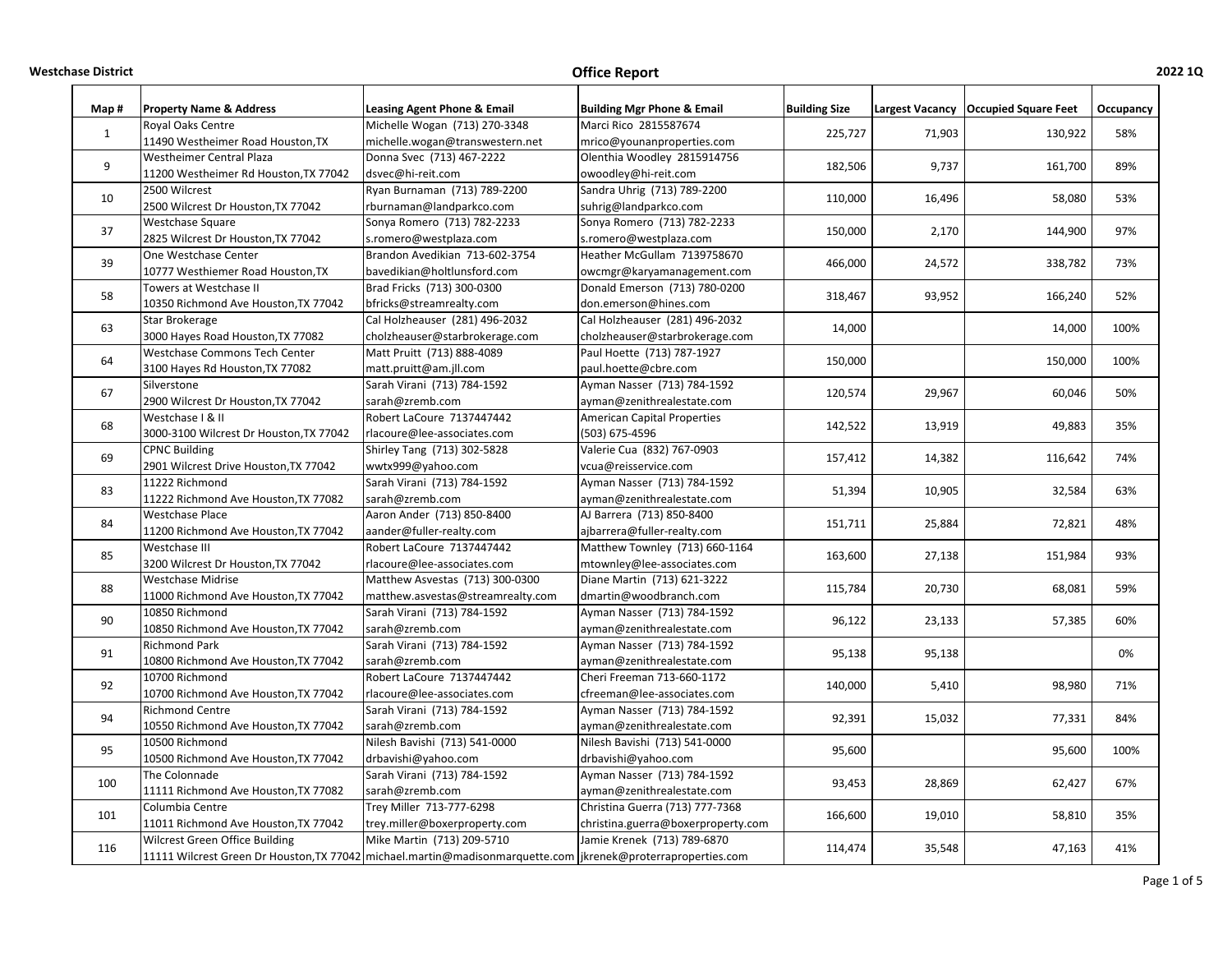| <b>Westchase District</b> |                                                                         |                                     | <b>Office Report</b>             |                              |                  |                              | 2022 1Q |
|---------------------------|-------------------------------------------------------------------------|-------------------------------------|----------------------------------|------------------------------|------------------|------------------------------|---------|
| 126                       | <b>NexTier Oilfield Solutions</b>                                       | David Husid (713) 599-5149          | David Husid (713) 599-5149       | 125,000                      | 41,069           |                              | 67%     |
|                           | 3990 Rogerdale Rd Houston, TX 77042                                     | dhusid@ngkf.com                     | dhusid@ngkf.com                  |                              |                  | 83,875                       |         |
| 135                       | Parkway Office Center I                                                 | Robert James (281) 236-7944         | Art Troscher (713) 463-9994      | 42,735                       |                  |                              | 85%     |
|                           | 800 W. Sam Houston Pkwy. S. Houston, TX                                 | robert@leveragecommercialrealty.com | atroscher@premierps.net          |                              | 4,453            | 36,197                       |         |
|                           | Parkway Office Center II                                                | Robert James (281) 236-7944         | Art Troscher (713) 463-9994      |                              |                  |                              |         |
| 136                       | 888 W. Sam Houston Pkwy. S. Houston, TX                                 | robert@leveragecommercialrealty.com | atroscher@premierps.net          | 45,500                       | 5,603            | 36,719                       | 81%     |
|                           | <b>Geolog Americas</b>                                                  | Todd Jurek (346) 571-5300           | Melissa Gonzales (346) 571-5326  |                              |                  |                              |         |
| 138                       | 10402 Valley Forge Drive Houston, TX                                    | todd@keenrealty.com                 | mgonzales@keenrealty.com         | 19,996                       | 10,503           | 13,697                       | 69%     |
|                           | Westchase Point                                                         | Cameron Colvill (713) 877-1550      | Beatrice Rose (713) 334-5660     |                              |                  |                              |         |
| 140                       | 1250 W. Sam Houston Pkwy. S. Houston, TX cameron.colvill@cushwake.com   |                                     | beatrice.rose@hines.com          | 156,784                      | 147,403          | 7,996                        | 5%      |
|                           | <b>Briar Forest Crossing</b>                                            | Matthew Asvestas (713) 300-0300     | Mary Lou Carreon (281) 597-9475  |                              |                  |                              |         |
| 141                       | 1300 W Sam Houston Pkwy S Houston, TX                                   | matthew.asvestas@streamrealty.com   | mcarreon@capridgepartners.com    | 94,404                       | 8,404            | 75,523                       | 80%     |
|                           | 1500 CityWest                                                           | Matthew Seliger (713) 231-1583      | Kevin McCluan (713) 784-7717     |                              |                  |                              |         |
| 142                       | 1500 CityWest Blvd. Houston, TX 77042                                   | matthew.seliger@transwestern.com    | kevin.mccluan@bridgeig.com       | 191,467                      | 20,131           | 116,795                      | 61%     |
|                           | One BriarLake Plaza                                                     | Tyler Garrett (713) 270-7700        | Justin Hixson 713-952-1900       |                              |                  |                              |         |
| 143                       | 2000 W Sam Houston Pkwy S Houston, TX                                   | tyler.garrett@transwestern.com      | justin.hixson@transwestern.com   | 502,410                      | 137,870          | 346,663                      | 69%     |
|                           | 2500 Citywest                                                           | Win Haggard (713) 260-0234          | Kathy Quinn (713) 255-2380       |                              |                  |                              |         |
| 146                       | 2500 City West Blvd. Houston, TX 77042                                  | win.haggard@cushwake.com            | kquinn@patrinely.com             | 578,284                      | 62,838           | 428,508                      | 74%     |
|                           | Westchase Park Building II                                              | Eric Anderson (713) 407-8704        | Wimberly Glass (713) 782-1884    |                              |                  |                              |         |
| 164                       | 3600 W. Sam Houston Pkwy. S. Houston, TX eric.anderson@transwestern.net |                                     | wimberly.glass@transwestern.com  | 293,135                      | 23,168           | 269,977                      | 92%     |
|                           |                                                                         | Elizabeth Landa (713) 784-8145      | Elizabeth Landa (713) 784-8145   | 133,447                      | 44,339           | 85,806                       |         |
| 168                       | <b>Mosing Building</b>                                                  |                                     |                                  |                              |                  |                              | 64%     |
|                           | 10260 Westheimer Rd Houston, TX 77042                                   | elizabeth.landa@mosinggroup.com     | elizabeth.landa@mosinggroup.com  |                              |                  |                              |         |
| 172                       | West8 Tower                                                             | Brad Sinclair (713) 209-5965        | Christy Myers (713) 780-1001     | 261,477                      | 45,802           | 118,188                      | 45%     |
|                           | 10205 Westheimer Rd Houston, TX 77042                                   | brad.sinclair@madisonmarquette.com  | cmyers@richfieldcorp.com         |                              |                  |                              |         |
| 182                       | 9801 Westheimer                                                         | Aaron Ander (713) 850-8400          | Julie Claussen 7138508400        | 211,125                      | 21,261           | 122,453                      | 58%     |
|                           | 9801 Westheimer Road Houston, TX 77042                                  | aander@fuller-realty.com            | jclaussen@fuller-realty.com      |                              |                  |                              |         |
| 187                       | 2925 Briarpark                                                          | Jon Dutton (713) 781-8000           | Kimberly Guillory (713) 800-9517 | 228,891                      | 19,568           | 148,779                      | 65%     |
|                           | 2925 Briarpark Dr Houston, TX 77042                                     | jdutton@graniteprop.com             | kguillory@graniteprop.com        |                              |                  |                              |         |
| 188                       | 2929 Briarpark                                                          | Kristen Rabel (713) 577-1644        | Michael Kent (713) 785-1494      | 140,300                      | 49,170           | 50,368                       | 36%     |
|                           | 2929 Briarpark Drive Houston, TX 77042                                  | kristen.rabel@cbre.com              | michael.kent@unilev.com          |                              |                  |                              |         |
| 194                       | 2950 South Gessner                                                      | Doc Perrier (713) 422-2294          | Sarah Gadson (713) 422-2100      | 60,000                       | 3,097            | 56,100                       | 94%     |
|                           | 2950 S Gessner Rd Houston, TX 77063                                     | doc.perrier@finialgroup.com         | sarah.gadson@finialgroup.com     |                              |                  |                              |         |
| 195                       | 3030 South Gessner                                                      | Doc Perrier (713) 422-2294          | Sarah Gadson (713) 422-2100      | 60,900                       | 14,421           | 40,803                       | 67%     |
|                           | 3030 S Gessner Rd Houston, TX 77063                                     | doc.perrier@finialgroup.com         | sarah.gadson@finialgroup.com     |                              |                  |                              |         |
|                           | <b>EHRA Engineering</b>                                                 | Brad Sinclair (713) 209-5965        | Christy Myers (713) 780-1001     | 47,238                       |                  | 47,238                       |         |
| 196                       | 10011 Meadowglen Lane Houston, TX                                       | brad.sinclair@madisonmarquette.com  | cmyers@richfieldcorp.com         |                              |                  |                              | 100%    |
|                           | Pinnacle Westchase                                                      | Cameron Colvill (713) 877-1550      | Isabel Rivera (713) 783-3010     |                              |                  |                              |         |
| 197                       | 3010 Briarpark Dr Houston, TX 77042                                     | cameron.colvill@cushwake.com        | isabel.rivera@cushwake.com       | 470,000                      | 303,195          | 112,800                      | 24%     |
|                           | <b>Briarpark Green</b>                                                  | Jeff Gerber (713) 622-1444          | Jeff Gerber (713) 622-1444       | 70,000<br>135,315<br>310,000 | 12,415<br>23,952 | 70,000<br>98,239<br>188,170  |         |
| 198                       | 3131 Briarpark Dr Houston, TX 77042                                     | jgerber@pgal.com                    | jgerber@pgal.com                 |                              |                  |                              | 100%    |
|                           | 3100 South Gessner                                                      | Matthew Asvestas (713) 300-0300     | Diane Martin (713) 621-3222      |                              |                  |                              |         |
| 202                       | 3100 S Gessner Rd Houston, TX 77063                                     | matthew.asvestas@streamrealty.com   | dmartin@woodbranch.com           |                              |                  |                              | 73%     |
|                           | Towers at Westchase I                                                   | Brad Fricks (713) 300-0300          | Donald Emerson (713) 780-0200    |                              |                  |                              |         |
| 204                       | 10370 Richmond Ave Houston, TX 77042                                    | bfricks@streamrealty.com            | don.emerson@hines.com            |                              |                  |                              | 61%     |
|                           | 10200 Richmond                                                          | Blake Virgilio 713-744-7400         | Greg Green (713) 782-8550        |                              |                  |                              |         |
| 205                       | 10200 Richmond Ave Houston, TX 77042                                    | bvirgilio@lee-associates.com        | ggreen@missioncompanies.com      | 61,458                       | 7,971            | 52,485<br>119,523<br>125,544 | 85%     |
|                           | Reserve at Westchase                                                    | Jack Scharnberg (713) 407-8717      | Josh Lack (832) 408-4091         |                              |                  |                              |         |
| 206                       | 3250 Briarpark Dr Houston, TX 77042                                     | jack.scharnberg@transwestern.com    | josh.lack@transwestern.com       | 193,091                      |                  |                              | 62%     |
|                           |                                                                         |                                     |                                  |                              |                  |                              |         |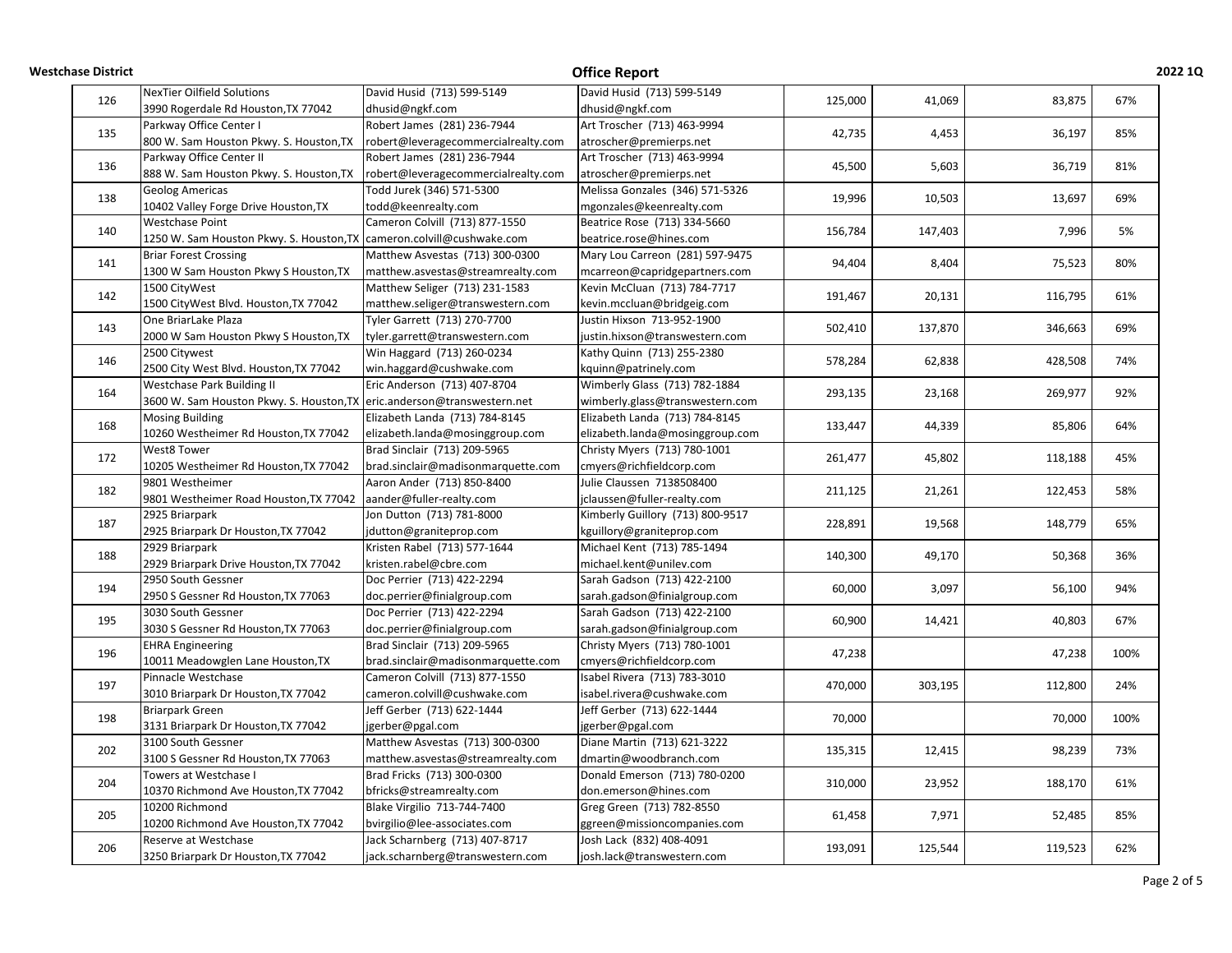| <b>Westchase District</b> |                                         |                                                                         | <b>Office Report</b>               |         |        |         | <b>2022 1Q</b> |
|---------------------------|-----------------------------------------|-------------------------------------------------------------------------|------------------------------------|---------|--------|---------|----------------|
| 207                       | 10000 Richmond Avenue                   | Lucian Bukowski (713) 577-1600                                          | Diane Martin (713) 621-3222        | 125,000 |        | 125,000 | 100%           |
|                           | 10000 Richmond Ave Houston, TX 77042    | lucian.bukowski@cbre.com                                                | dmartin@woodbranch.com             |         |        |         |                |
| 208                       | 9990 Richmond                           | Sam Hansen (713) 993-7174                                               | Chris Kindel (281) 282-9199        | 187,843 | 49,455 | 122,849 | 65%            |
|                           | 9990 Richmond Ave Houston, TX 77042     | sam.hansen@colliers.com                                                 | chris.kindel@colliers.com          |         |        |         |                |
|                           | Richmond Plaza I                        | Matthew Asvestas (713) 300-0300                                         | Kim Peck (713) 621-3222            | 175,000 |        |         |                |
| 213                       | 9800 Richmond Ave Houston, TX 77042     | matthew.asvestas@streamrealty.com                                       | kpeck@woodbranch.com               |         | 22,768 | 104,475 | 60%            |
| 214                       | Westchase Central I                     | Scott Collins (832) 668-5817                                            | Scott Collins (832) 668-5817       |         |        |         | 100%           |
|                           | 9700 Richmond Ave Houston, TX 77042     | scott.westchaseocmanagement@gmail.c  scott.westchaseocmanagement@gmail. |                                    | 87,183  |        | 87,183  |                |
|                           | Millennium Tower                        | Adam Ross (713) 300-8890                                                | Patty Phillips (713) 954-4902      |         |        |         |                |
| 215                       | 10375 Richmond Ave Houston, TX 77042    | adam.ross@streamrealty.com                                              | pphillips@woodbranch.com           | 360,700 | 3,524  | 349,158 | 97%            |
|                           | 10333 Richmond Avenue                   | Kim Shapiro (713) 209-5940                                              | Stephen Sapsky (713) 266-3800      |         |        |         |                |
| 216                       | 10333 Richmond Ave Houston, TX 77042    | kimberly.shapiro@madisonmarquette.co  ssapsky@accessoservices.com       |                                    | 218,488 | 40,651 | 142,017 | 65%            |
|                           | 10255 Richmond                          | Brad Fricks (713) 300-0300                                              | Kim Peck (713) 621-3222            |         |        |         |                |
| 217                       | 10255 Richmond Ave Houston, TX 77042    | bfricks@streamrealty.com                                                | kpeck@woodbranch.com               | 101,522 |        | 101,522 | 100%           |
|                           | <b>Westchase Oaks</b>                   | Matthew Asvestas (713) 300-0300                                         | Monica Trevino (713) 789-5500      |         |        |         |                |
| 218                       | 10111 Richmond Ave Houston, TX 77042    | matthew.asvestas@streamrealty.com                                       | monica.trevino@streamrealty.com    | 184,259 | 60,457 | 93,604  | 51%            |
|                           | WesternGeco                             |                                                                         | Suzanne Villarreal (281) 285-1456  |         |        |         |                |
| 219                       | 3600 Briarpark Drive Houston, TX 77042  |                                                                         | svillarreal@slb.com                | 545,000 |        | 545,000 | 100%           |
|                           | 3535 Briarpark                          |                                                                         | Alex Lu (713) 777-5888             |         |        |         |                |
| 221                       | 3535 Briarpark Drive Houston, TX 77042  |                                                                         | aaafwalex@aol.com                  | 70,000  |        | 70,000  | 100%           |
|                           | 9703 Richmond                           | Todd Jurek (346) 571-5300                                               | Craig Garrison (346) 571-5300      | 42,978  | 7,827  | 23,681  |                |
| 225                       | 9703 Richmond Ave Houston, TX 77042     | todd@keenrealty.com                                                     | cgarrison@keenrealty.com           |         |        |         | 55%            |
|                           | Forum at Westchase                      | Hossein Farshchi (281) 235-4375                                         |                                    |         | 2,800  | 27,255  |                |
| 226                       |                                         |                                                                         | Nasrin Hakim (713) 781-6200        | 31,400  |        |         | 87%            |
|                           | 9701 Richmond Ave Houston, TX 77042     | h.farshchi@ajelitecommercialrealestate.c nhakim@exceldiagnostics.com    |                                    |         |        |         |                |
| 227                       | Westchase Central II                    | Scott Collins (832) 668-5817                                            | Scott Collins (832) 668-5817       | 67,000  |        | 67,000  | 100%           |
|                           | 3300 S Gessner Rd Houston, TX 77063     | scott.westchaseocmanagement@gmail.c                                     | scott.westchaseocmanagement@gmail. |         |        |         |                |
| 232                       | <b>SDI Americas</b>                     |                                                                         | Ester Boutan (713) 266-5667        | 6,000   |        | 6,000   | 100%           |
|                           | 3603 Westcenter Drive Houston, TX 77042 |                                                                         | eboutan@sdicgm.com                 |         |        |         |                |
| 233                       | Systems Application Enterprises, Inc.   |                                                                         | Jerry Sacks (713) 783-6020         | 24,400  |        | 24,400  | 100%           |
|                           | 3655 Westcenter Dr Houston, TX 77042    |                                                                         | jsacks@saesystems.com              |         |        |         |                |
| 235                       | El Dorado Insurance                     |                                                                         | Bob Ring (713) 521-9251            | 10,900  |        | 10,900  | 100%           |
|                           | 3673 Westcenter Dr Houston, TX 77042    |                                                                         | bobring@eldoradoinsurance.com      |         |        |         |                |
| 236                       | 3707 Westcenter Drive                   | Deqing Yang (713) 818-3507                                              | Deging Yang (713) 818-3507         | 13,239  | 1,000  | 11,399  | 86%            |
|                           | 3707 Westcenter Drive Houston, TX 77042 | yangdeqing@yahoo.com                                                    | yangdeqing@yahoo.com               |         |        |         |                |
| 237                       | Forms and Printing                      |                                                                         | Brent Peterson (713) 266-4201      | 15,000  |        | 15,000  | 100%           |
|                           | 3737 Westcenter Dr Houston, TX 77042    |                                                                         | bpeterson@formsandprinting.com     |         |        |         |                |
| 240                       | <b>Lockton Place</b>                    | Parker Duffie (713) 577-1613                                            | Frank Wallace (832) 214-5000       | 42,000  | 4,415  | 40,236  | 96%            |
|                           | 3657 Briarpark Drive Houston, TX 77042  | parker.duffie@cbre.com                                                  | fwallace@triten.com                |         |        |         |                |
|                           | <b>Harvey Builders</b>                  |                                                                         | Kandie Cook (713) 783-8710         |         |        |         |                |
| 241                       | 3663 Briarpark Drive Houston, TX 77042  |                                                                         | kcook@harveybuilders.com           | 51,000  |        | 51,000  | 100%           |
|                           | <b>Westchase Professional Building</b>  |                                                                         | Salvador Benitez 281-893-003-      |         |        |         |                |
| 244                       | 3400 S Gessner Rd Houston, TX 77063     |                                                                         | salvador@tarantino.com             | 14,000  |        | 14,000  | 100%           |
|                           | The Tenney School                       |                                                                         | Mike Tenney (713) 783-6990         |         |        |         |                |
| 245                       | 3500 S Gessner Road Houston, TX 77063   |                                                                         | mtenney@tenneyschool.com           | 27,500  |        | 27,500  | 100%           |
|                           | 3600 South Gessner                      | Terri Torregrossa (713) 209-5821                                        | Jackie Silva (713) 783-1020        |         |        |         |                |
| 249                       | 3600 S Gessner Road Houston, TX 77063   | terri.torregrossa@madisonmarquette.co                                   | woodlake@tiptongroup.com           | 65,000  | 2,435  | 63,180  | 97%            |
|                           | Parks Crossing I                        | Ryan Burnaman (713) 789-2200                                            | Sandra Uhrig (713) 789-2200        |         |        |         |                |
| 250                       | 3701-3731 Briarpark Drive Houston, TX   | rburnaman@landparkco.com                                                | suhrig@landparkco.com              | 51,000  | 6,094  | 36,312  | 71%            |
|                           |                                         |                                                                         |                                    |         |        |         |                |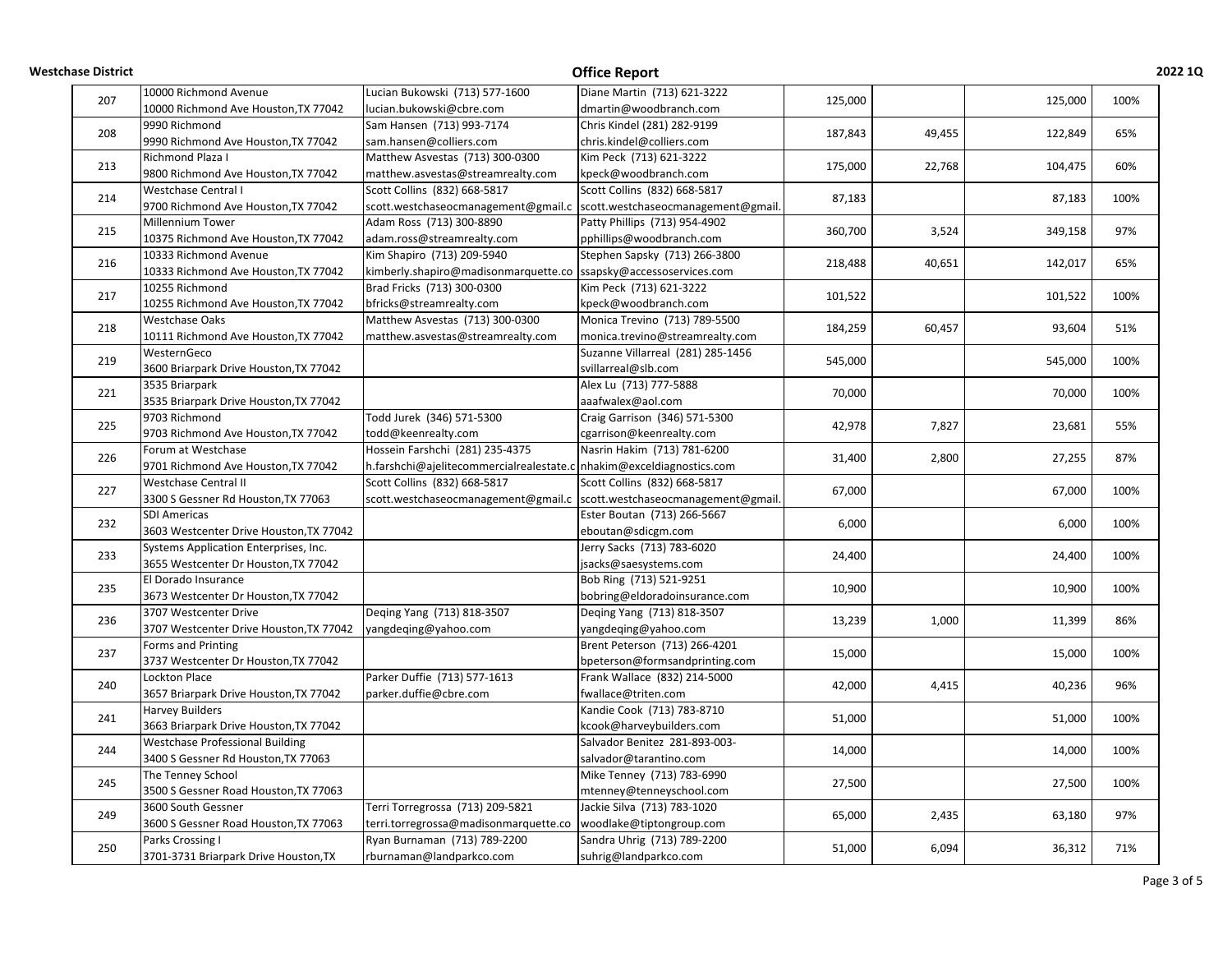| <b>Westchase District</b> |                                           |                                       | <b>Office Report</b>            |                                       |                          |                                      | 2022 1Q |
|---------------------------|-------------------------------------------|---------------------------------------|---------------------------------|---------------------------------------|--------------------------|--------------------------------------|---------|
|                           | <b>Hunton Group</b>                       |                                       | Bruce Seher (713) 266-3900      |                                       |                          |                                      | 100%    |
| 257                       | 10555 Westpark Drive Houston, TX 77042    |                                       | bseher@huntongroup.com          | 51,000                                |                          | 51,000                               |         |
|                           | MemberSource Credit Union                 |                                       | Kenny Harrington (713) 244-1135 | 27,640                                |                          |                                      |         |
| 258                       | 10100 Richmond Ave Houston, TX 77042      |                                       | kharrington@membersourcecu.org  |                                       |                          | 27,640                               | 100%    |
|                           | Vaughn Construction Company               |                                       | Mike Simpson (713) 243-8300     |                                       |                          |                                      |         |
| 261                       | 10355 Westpark Drive Houston, TX 77042    |                                       | msimpson@vaughnconstruction.com | 15,800                                |                          | 15,800                               | 100%    |
|                           | Katalyst Data Management                  |                                       | Peter Marjason (281) 529-3200   |                                       |                          |                                      |         |
| 262                       | 10311 Westpark Dr. Houston, TX 77042      |                                       | peter.marjason@katalystdm.com   | 40,000                                |                          | 40,000                               | 100%    |
|                           | 10590 Westoffice Dr.                      | Ryan Cropper (713) 782-8550           | Greg Green (713) 782-8550       |                                       |                          |                                      |         |
| 263                       | 10590 Westoffice Dr Houston, TX 77042     | rcropper@missioncompanies.com         | ggreen@missioncompanies.com     | 27,352                                | 2,600                    | 13,676                               | 50%     |
|                           | 10448-10450 Westoffice Drive              |                                       | Scott Meadows 7137472399        |                                       |                          |                                      |         |
| 266                       | 10448-1045 Westoffice Drive Houston, TX   |                                       | scott@isaniconsultants.com      | 11,000                                |                          | 11,000                               | 100%    |
|                           | 10440 Westoffice Dr.                      |                                       | Ted Nguyen (713) 783-1511       |                                       |                          |                                      |         |
| 267                       | 10440 Westoffice Dr. Houston, TX 77042    |                                       | teddiepng1@live.com             | 12,518                                |                          | 12,518                               | 100%    |
|                           | Unique Digital                            |                                       |                                 |                                       |                          |                                      |         |
| 270                       | 10595 Westoffice Dr Houston, TX 77042     |                                       |                                 | 20,900                                |                          | 20,900                               | 100%    |
|                           | 10575 Westoffice                          |                                       | Ted Nguyen (713) 783-1511       |                                       |                          |                                      |         |
| 272                       | 10575 Westoffice Drive Houston, TX 77042  |                                       | teddiepng1@live.com             | 11,964                                |                          | 11,964                               | 100%    |
|                           | Phonoscope                                |                                       | Sarah Schlager 713-272-4600     |                                       |                          |                                      |         |
| 274                       | 10555 Westoffice Drive Houston, TX 77042  |                                       |                                 | 16,000                                |                          | 16,000                               | 100%    |
|                           | Tri-Tech Surveying Co.                    |                                       | Larry Hoffman (713) 667-0800    |                                       |                          |                                      |         |
| 276                       | 10401 Westoffice Dr Houston, TX 77042     |                                       | Ihoffman@tritechtx.com          | 25,000                                |                          | 25,000                               | 100%    |
|                           | <b>Austin Exploration</b>                 |                                       | Wayne Wheeler (713) 780-7141    | 5,000                                 |                          |                                      |         |
| 277                       | 10333 Westoffice Dr Houston, TX 77042     |                                       | wayne@austinex.com              |                                       |                          | 5,000                                | 100%    |
|                           | Chevron                                   |                                       | Steve Milbourn (713) 954-6290   | 178,404                               |                          |                                      |         |
| 279                       | 3901 Briarpark Dr Houston, TX 77042       |                                       | stevemilbourn@chevron.com       |                                       |                          | 178,404                              | 100%    |
|                           | 10085 Westpark                            | Michelle Hurtado (713) 977-6097       | Betsy Gonzalez (713) 977-6097   |                                       |                          |                                      |         |
| 284                       | 10085 Westpark Dr Houston, TX 77042       | hartlaw@swbell.net                    | bgonzalez@timothyhartlaw.com    | 15,000                                |                          | 15,000                               | 100%    |
|                           | Woodlake Plaza                            | Diane Kardsheh (713) 827-9595         | Heather Mueller (713) 435-2206  |                                       |                          |                                      |         |
| 292                       | 2600 South Gessner Road Houston, TX       | dkardsheh@whitestonereit.com          | hmueller@whitestonereit.com     | 106,169                               | 17,408                   | 77,185                               | 73%     |
|                           | Woodlake II                               | John Stavinoha (713) 339-5333         | Larry Ballinger (713) 339-1300  | 53,226                                | 2,165                    | 46,945                               |         |
| 296                       | 2537 S Gessner Rd Houston, TX 77063       | jstavinoha@insiterealty.com           | Iballinger@insiterealty.com     |                                       |                          |                                      | 88%     |
|                           | <b>Woodlake Professional Building</b>     | Irene Chan (281) 909-7368             | Irene Chan (281) 909-7368       | 27,850<br>103,581<br>15,000<br>24,300 | 7,801<br>6,411<br>15,000 | 18,604<br>89,701<br>15,000<br>24,300 |         |
| 297                       | 2539 S Gessner Road Houston, TX 77063     | woodlakeprobuilding@gmail.com         | woodlakeprobuilding@gmail.com   |                                       |                          |                                      | 67%     |
|                           | <b>Woodlake Park</b>                      | Terri Torregrossa (713) 209-5821      | Jackie Silva (713) 783-1020     |                                       |                          |                                      |         |
| 298                       | 2500 Tanglewilde St Houston, TX 77063     | terri.torregrossa@madisonmarquette.co | woodlake@tiptongroup.com        |                                       |                          |                                      | 87%     |
|                           | 2620 Tanglewilde                          |                                       | Toke Ettehadieh 713-398-5009    |                                       |                          |                                      |         |
| 299                       | 2620 Tanglewilde St Houston, TX 77063     |                                       |                                 |                                       |                          |                                      | 100%    |
|                           | 2610 W. Sam Houston Pkwy. S.              |                                       | Althea Smith (713) 850-8600     |                                       |                          |                                      |         |
| 318                       | 2610 W Sam Houston Pkwy S Houston, TX     |                                       | althea@dmillerlaw.com           |                                       |                          |                                      | 100%    |
|                           | Chapman & Cole                            | John Cole (713) 351-1705              | Howard Chapman (713) 975-6969   |                                       |                          |                                      |         |
| 322                       | 10461 Westpark Dr Houston, TX 77042       | jcole@chapmanandcole.com              |                                 | 6,000                                 |                          | 6,000                                | 100%    |
|                           | 2424 Wilcrest                             | Ryan Burnaman (713) 789-2200          | Sandra Uhrig (713) 789-2200     |                                       |                          |                                      |         |
| 339                       | 2424 Wilcrest Dr Houston, TX 77042        | rburnaman@landparkco.com              | suhrig@landparkco.com           | 44,000                                | 3,652                    | 37,136                               | 84%     |
|                           | Alltran                                   |                                       | Steve Boneau (713) 977-1234     |                                       |                          |                                      |         |
| 342                       | 5800 North Course Drive Houston, TX 77072 |                                       |                                 | 74,922                                |                          | 74,922                               | 100%    |
|                           | Oak Park Office Center                    | Charlie Giammalva (713) 654-7744      | steve.boneau@alltran.com        |                                       |                          |                                      |         |
| 343                       |                                           |                                       | Lilly Norton (713) 960-1713     | 173,400                               | 43,310                   | 130,050                              | 75%     |
|                           | 5850 Rogerdale Rd Houston, TX 77072       | cgiammalva@lpc.com                    | Inorton@lpc.com                 |                                       |                          |                                      |         |